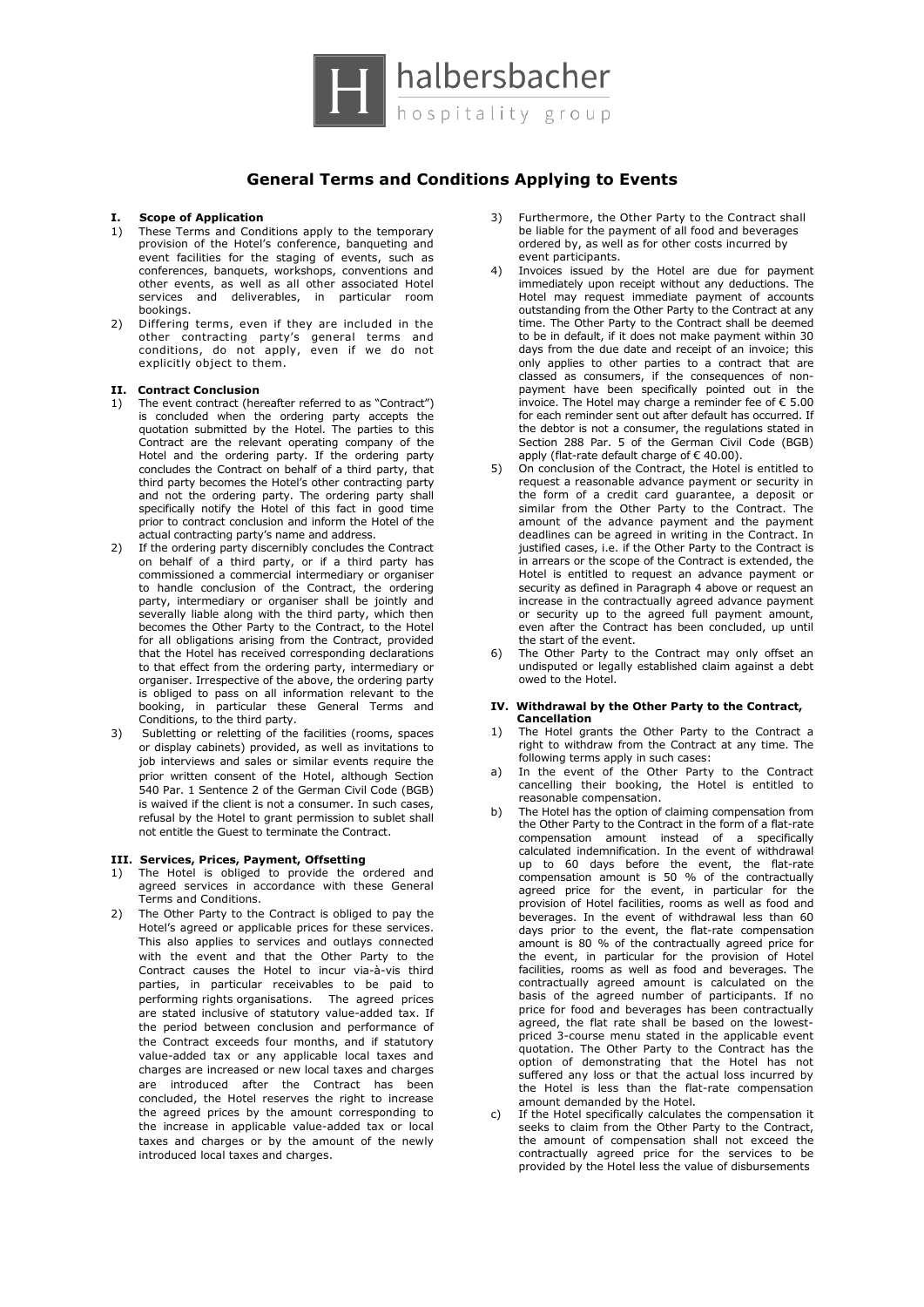saved by the Hotel and less the value of what the Hotel gains as a result of other uses of its services.

- 2) The above-mentioned compensation terms apply accordingly, if the Other Party to the Contract does not make use of the services it has booked, without notifying the Hotel in good time.
- 3) If the Hotel grants the Other Party to the Contract an option that enables the latter to withdraw from the Contract within a certain period without suffering any legal consequences, the Hotel shall not be entitled to claim compensation.

Key to determining whether the notice of withdrawal is submitted on time is the date of receipt by the Hotel. The Other Party to the Contract must declare its intention to withdraw from the Contract in writing.

# **V. Withdrawal by the Hotel**

- 1) If the Other Party to the Contract has been granted a right to withdraw from the Contract free of charge in accordance with Clause IV Par. 3, the Hotel is also entitled to withdraw from the Contract within the agreed period, if enquiries about the rooms and event facilities booked by the former are received from other guests and clients, and if the Other Party to the Contract does not waive its right to withdraw free of charge in accordance with Clause IV Par. 3 when asked by the Hotel.
- 2) The Hotel is also entitled to withdraw from the Contract, if an advance payment or security that is agreed or required as per Clause III Par. 5 is not made or lodged, even after expiry of a grace period set by the Hotel.
- 3) Furthermore, the Hotel is entitled to withdraw from the Contract for a compelling reason, in particular if
	- force majeure or other circumstances for which the Hotel is not responsible make it impossible to perform the Contract;
	- events are booked as a result of misleading or false statements of material facts, e.g. about the event organiser's personal details or the purpose of the event;
	- the Hotel has reasonable grounds for believing that the event may jeopardise the frictionless operation of its business, the Hotel's security or public reputation, without this being attributable to the Hotel's sphere of control or organisation;
	- it turns out that the Guest is a political or religious extremist, in particular far-right, racist, far-left and/or antisemitic or disseminates content that glorifies violence, or belongs to such a grouping or organisation, or has made the booking on behalf of a grouping or organisation that adheres to extreme political or religious ideologies, in particular far-right, racist, far-left and/or antisemitic ones or disseminates content that glorifies violence, and does not disclose this when booking;
	- unauthorised subletting or reletting as defined in Clause II Par. 3 has occurred;
	- a case as defined in Clause VI Par. 3 occurs;
	- the Hotel becomes aware of a situation in which the financial circumstances of the Other Party to the Contract have deteriorated substantially since the Contract was concluded, in particular if the Other Party to the Contract does not settle the Hotel's accounts outstanding or does not provide adequate security, and therefore the Hotel's payment claims appear to be at risk;
	- the Other Party to the Contract has filed a petition for the commencement of insolvency proceedings against its assets, has submitted information about its financial status and assets pursuant to Section 802c of the German Code of Civil Procedure, has initiated out-of-court proceedings for the settlement of debts or has suspended payments;
	- insolvency proceedings have been opened against the assets of the Other Party to the Contract or the opening of such proceedings has been rejected because of a lack of assets.
- The Hotel shall notify the Other Party to the Contract in writing without delay, if it intends to exercise its right of withdrawal.
- 5) In the aforementioned cases of withdrawal, the Other Party to the Contract is not entitled to claim compensation.

#### **VI. Arrival and Departure**

- 1) The Other Party to the Contract does not acquire any entitlement to the provision of certain rooms, unless the Hotel has confirmed the provision of particular rooms in writing.
- 2) Rooms booked by the Other Party to the Contract may be occupied from 3pm onwards on the agreed date of arrival. The Other Party to the Contract has no entitlement to earlier provision, unless this has been agreed in writing with the Hotel.
- 3) Booked rooms must be occupied by the Other Party to the Contract or the event participants concerned no later than 6pm on the agreed date of arrival. Unless a later arrival time has been expressly agreed, the Hotel is entitled to allocate the reserved rooms to other guests after 6pm and the Other Party to the Contract is not entitled to claim compensation. In this respect, the Hotel has a right of withdrawal, unless the booking has been paid in full in advance.
- 4) Rooms must be vacated and keys/access cards returned to the Hotel no later than 11am on the agreed date of departure. Thereafter the Hotel may charge the daily room rate for additional use of the room until 6pm and 100% of the applicable full accommodation rate after 6pm, in addition to any claims for compensation to which it is entitled. The Other Party to the Contract has the option of demonstrating that the Hotel has not suffered any loss at all or a considerably lower loss.

#### **VII. Changes to the Number of Participants and Timing of the Event**

- 1) The Other Party to the Contract is obliged to indicate the anticipated number of participants to the Hotel when booking. The final number of participants must be notified in writing to the Hotel no later than four working days prior to the date of the event, in order to ensure careful preparation. Any change in the number of participants of more than 5 % requires the consent of the Hotel.
- 2) When billing for the services it provides (such as hotel rooms, food and beverages), which the Hotel bases on the notified number of persons attending, the actual number of persons participating will be billed in the event of an increase in the notified and contractually agreed number of persons. In the event of a reduction in the contractually agreed number of participants by more than 5%, the Hotel is entitled to bill for the contractually agreed number of participants less 5 %.
- 3) In the event of a reduction in the contractually agreed number of participants by more than 10%, the Hotel is entitled to increase the agreed prices by a reasonable percentage, as well as to switch the confirmed rooms, unless this cannot be reasonably expected of the Other Party to the Contract. The prices may also be modified by the Hotel, if the Other Party to the Contract subsequently requests changes to the number of participants, services to be provided by the Hotel or to the duration of the event and the Hotel agrees to such requests. If a definable portion of a booked event is not utilised, the Hotel may demand reasonable compensation for the non-utilised portion in accordance with the provisions of Clause IV Par. 1 a) to c).
- 4) The Other Party to the Contract has the option of proving that the Hotel benefits from a higher proportion of the disbursements saved.
- 5) If the agreed start or finish times of the event are postponed without the Hotel's prior written consent, the Hotel is entitled to bill any additional costs incurred in connection with providing staff and equipment, unless the Hotel is responsible for the postponement.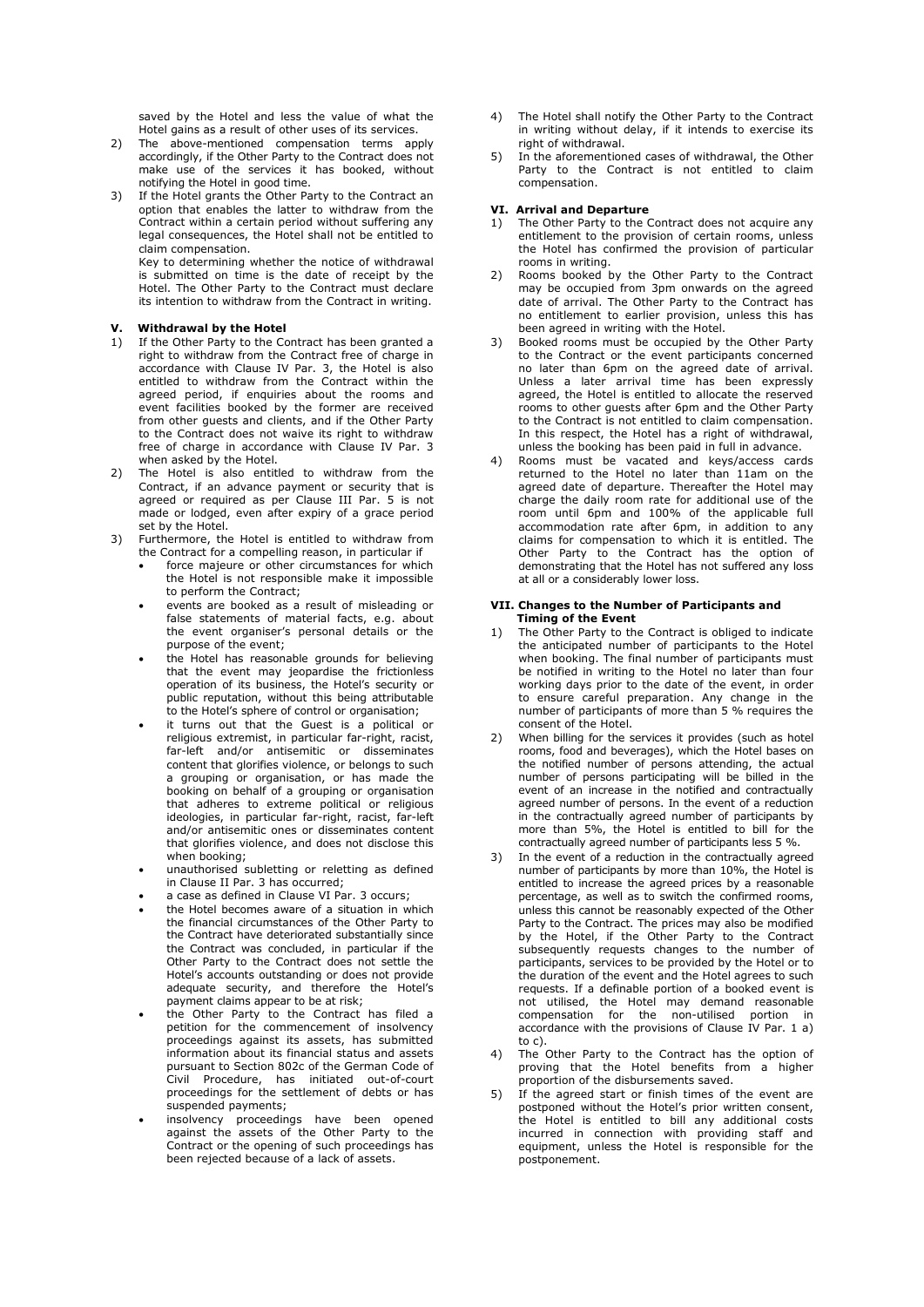6) In the case of events that continue beyond 11pm, the Hotel may bill the costs of deploying staff after 11pm on an itemisation basis, unless agreed otherwise. Furthermore, the Hotel may bill the Other Party to the Contract on an itemised receipt basis for travel expenses incurred by the Hotel's employees, if the latter have to make their way home after public transport services have ceased for the day.

#### **VIII. Bringing Food and Beverages to the Hotel**

The Other Party to the Contract may only bring food and beverages to events with the written agreement of the Hotel. In such cases, the Hotel may charge a service fee to cover its overheads.

#### **IX. Event Management**

- If the Hotel procures technical and other facilities from third parties at the behest of the Other Party to the Contract, it acts on behalf of, by the authority of and for the account of the Other Party to the Contract. The Other Party to the Contract is liable for the careful handling and proper return of these facilities. It shall indemnify the Hotel against all claims by third parties arising from the provision of these facilities.
- 2) The use of the ordering party's or organiser's own electrical equipment and appliances powered by the Hotel's own electricity supply requires the Hotel's prior written consent. The costs of remedying any disruptions or damage to the Hotel's technical systems caused by using such equipment and appliances shall be borne by the Other Party to the Contract, if the Hotel is not responsible for such disruptions or damage. The Hotel may log and bill the electricity costs incurred as a result of such use on a flat-rate basis.
- 3) The Other Party to the Contract is entitled to use its<br>
own telephone fax and data transmission  $telephone$ , fax and data transmission equipment, if it has the Hotel's consent to do so. The Hotel may charge connection fees in such cases. If the Hotel's equivalent facilities remain unused as a result of the Other Party to the Contract using their own equipment, the Hotel may charge a reasonable deficit compensation fee.
- 4) The Hotel shall endeavour to remedy any faults in technical or other facilities provided by the Hotel without delay upon immediate complaint by the Other Party to the Contract. Payments may not be withheld or reduced, if the Hotel is not responsible for these faults.
- 5) The Other Party to the Contract shall obtain all the official permits required to stage the event at its own expense. It is obliged to comply with these permits and with all other regulations under public law applying to event. If the Other Party to the Contract assigns the provision of services forming part of the event (for example, set-up work etc.) to third parties, the Other Party to the Contract must ensure that all relevant occupational health and safety regulations are complied with.
- 6) The Other Party to the Contract shall be responsible for completing the necessary formalities and settling accounts with the institutions responsible (e.g. GEMA) for events involving self-arranged musical performances and public address systems and for verifying compliance with the above to the Hotel.
- 7) The Other Party to the Contract may only use names and trademarks owned by the Hotel as part of advertising its event with the prior agreement of the Hotel.

## **X. Items Brought Along to the Hotel**

1) Any exhibition or other items, including personal items, brought to an event are left in the event rooms or in the Hotel at the risk of the Other Party to the Contract. The Hotel does not accept any liability for loss, destruction or damage, except in cases of gross negligence or intent on the part of the Hotel. This does not apply to damage or loss resulting from injury to life, limb or health. Furthermore, all cases where

safekeeping is deemed to be an obligation typical of such contracts, given the circumstances of the specific case, are excluded from this liability disclaimer.

- Decorative material brought into the Hotel must comply with fire safety regulations. The Hotel is entitled to request official proof of this. If such proof is not provided, the Hotel is entitled to remove any material already brought into the Hotel at the client's expense. Given the potential to cause damage, the installation and attachment of items must be agreed with the Hotel in advance.
- 3) Any exhibition or other items brought along to the Hotel must be removed immediately after the event has ended. The Hotel may remove any items left behind and put them into storage at the expense of the Other Party to the Contract. If removal involves disproportionately high effort and expense, the Hotel may leave the items in the event room and charge the relevant room rate for as long as they remain in the room. The Other Party to the Contract has the option of demonstrating that any loss is lower, and the Hotel has the option of proving that any loss is higher than what is claimed.
- 4) Packaging materials (cardboard boxes, crates, plastic etc.) that come with deliveries to the event made by the Other Party to the Contract or third parties, must be disposed of by the Other Party to the Contract. Should the event organiser leave any packaging material behind in the Hotel, the Hotel is entitled to have it disposed of at the expense of the Other Party to the Contract.

# **XI. Liability of the Other Party to the Contract**

- 1) The Other Party to the Contract is liable for any damage caused to hotel buildings and inventory by event participants or event visitors, its employees or other third parties or by the Other Party itself, its legal representatives or vicarious agents.
- 2) The Hotel may request the Other Party to the Contract to provide appropriate collateral to cover possible claims for damages (e.g. insurance policies, deposits, guarantees).

### **XII. Liability of the Hotel, Statute of Limitations**

- If disruptions or faults/shortcomings occur during the provision of its services, the Hotel will endeavour to remedy the situation upon immediate complaint by the Other Party to the Contract. If the Other Party to the Contract culpably fails to notify the Hotel of a fault or shortcoming, the former is not entitled to claim a reduction in the contractually agreed fee.
- The Hotel is only liable for any damage or loss resulting from injury to life, limb and health, as well as in the event of assumption of a guarantee by the Hotel and in the event of fraudulently concealed faults/shortcomings in accordance with statutory provisions.
- 3) The Hotel is only liable for all other damage or loss not covered by Clause XII Par. 2 and caused by slight negligence on the part of the Hotel, its legal representatives or vicarious agents, if such damage or loss can be attributed to the breach of a typical contractual obligation. In such cases, liability is limited to foreseeable damage or loss that is typical of this type of contract.
- 4) The above limitations of liability apply to all claims for damages, irrespective of their legal basis, including claims arising from tort. The above limitations and disclaimers of liability also apply in cases of any claims for damages by the Other Party to the Contract against the Hotel's employees or vicarious agents.
- 5) The Hotel's liability for personal property that the Other Party to the Contract brings with them is governed by statutory provisions, i.e. up to 100 times the accommodation rate, however not exceeding  $\epsilon$  3,500.00. As far as valuables (cash, jewellery etc.) are concerned, this liability is limited  $to \epsilon$  800.00.
- If parking spaces are made available to the Other Party to the Contract in the Hotel's enclosed parking area or in a hotel car park, even for a fee, this does